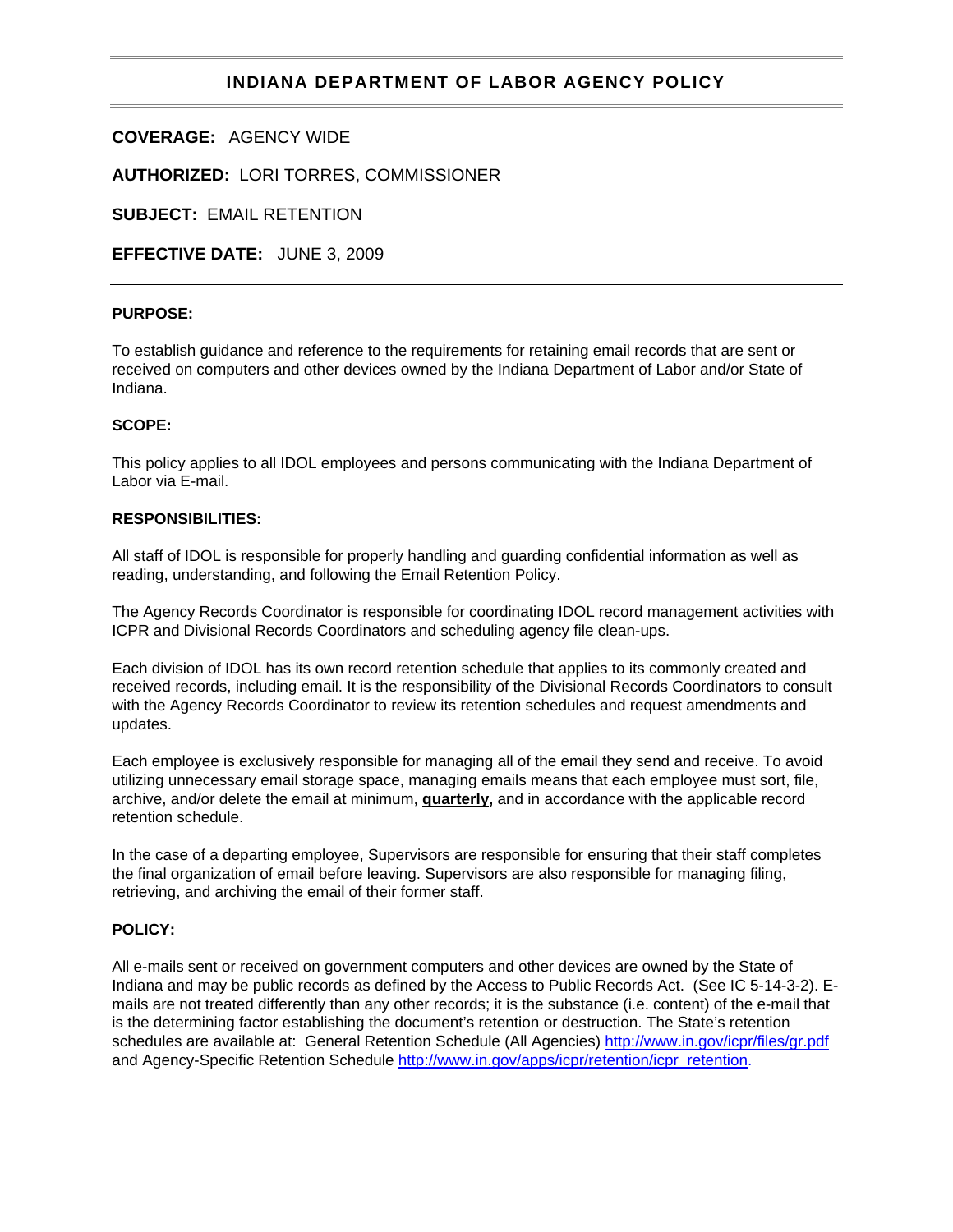#### **E-mails can be categorized within three broad categories:**

- "Transitory" and duplicate messages, including copies of e-mails sent to several persons, as well as casual routine or personal communications.
- Public records with a less than permanent retention period.
- Public records with a permanent or archival retention period.

## **Retention guidelines for each of these categories are as follows:**

- "Transitory" and duplicate messages These are not required to be retained and may be deleted.
- Less than Permanent Follow retention period for equivalent hard copy records as specified in a retention schedule. The record must be in hard copy or electronic format, which can be retrieved and interpreted for the legal retention period. When there is a doubt about the ability to retrieve an electronic record over the retention period of that record, the record may be printed out.
- Permanent or Archival Retention may be in the form of a hard-copy printout or microfilm that meets 60 IAC 2. The information must be eye-readable without interpretation.

## **Defining Transitory Records:**

"Transitory" messages do not a) set policy, b) establish guidelines or procedures, c) certify a transaction, or d) become a receipt. Transitory documents serve to convey information of temporary importance. The following types of e-mail are considered transitory, and may be deleted unless additional substantive *(i.e. non-transitory),* information is included in the correspondence:

- Incoming List Serve Messages
- Personal e-mails
- Spam
- Non-policy agency announcements
- Telephone messages
- Published reference materials
- Invitations to meetings and replies.
- "Thank yous"
- Out of Office auto-replies

#### **Defining Duplicate Records:**

Many e-mails are sent to multiple people within State government. Information transmitted in this manner is considered a duplicate record. If retention is required of the original, the sender has the obligation to retain the e-mail in accordance with the appropriate retention schedule.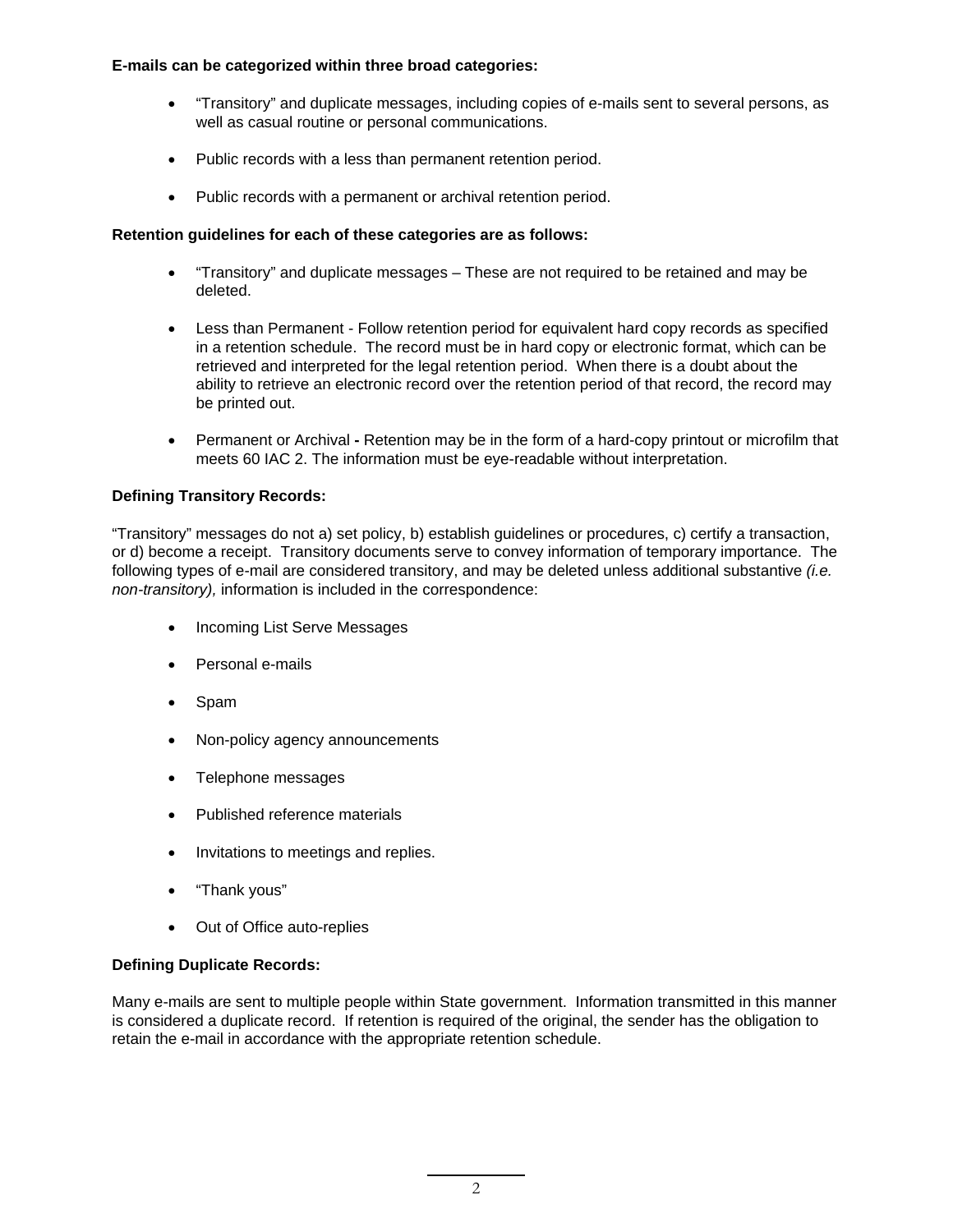#### **Examples of e-mail message categories requiring some level of retention include the following:**

- Containing information developed in preparing position papers, reports, and studies;
- Reflecting official actions taken in the course of conducting agency business;
- Conveying information on agency programs, policy decisions, and essential transactions;
- Conveying statements of policy or the rationale for official decisions or actions;
- Documenting oral exchanges, such as meetings or telephone conversations, during which policy was discussed or formulated;
- E-mail calendars reflecting the daily appointments of officials conducting state business;
- Distribution lists for state business mail.

## **Examples of Common IDOL Documents with less than permanent retention required:**

| All:          |                                                                                                                                                                                                                                                                                                                                                                                                                                                                                                                                                                                                                                                                                                                                                                                                                                                                                                                                                                                                                                                    |                                                                                                                                                                                                                           |  |
|---------------|----------------------------------------------------------------------------------------------------------------------------------------------------------------------------------------------------------------------------------------------------------------------------------------------------------------------------------------------------------------------------------------------------------------------------------------------------------------------------------------------------------------------------------------------------------------------------------------------------------------------------------------------------------------------------------------------------------------------------------------------------------------------------------------------------------------------------------------------------------------------------------------------------------------------------------------------------------------------------------------------------------------------------------------------------|---------------------------------------------------------------------------------------------------------------------------------------------------------------------------------------------------------------------------|--|
| GRADM-4       | <b>GENERAL FILES</b><br>These include, but are not limited to, memos and letters from the<br>following categories: (a) Staff response to routine public<br>inquiries, (b) General information concerning an administrative<br>agency's programs, products and/or services, (c) Any other non-<br>policy related file.                                                                                                                                                                                                                                                                                                                                                                                                                                                                                                                                                                                                                                                                                                                              | DESTROY after three (3) calendar years.                                                                                                                                                                                   |  |
| <b>IOSHA:</b> |                                                                                                                                                                                                                                                                                                                                                                                                                                                                                                                                                                                                                                                                                                                                                                                                                                                                                                                                                                                                                                                    |                                                                                                                                                                                                                           |  |
| 84-512        | <b>INSPECTION CASE FILES - FATALITIES</b><br>Each case file may contain one or more Inspection Report(s).<br>Each Inspection Report may contain: One IOSHA Safety and<br>Accident Cover Sheet (Report Identification Data); one narrative<br>sheet listing participants; Safety Orders and Penalty Sheets (SF<br>3668) if issued; all of the Inspectors' worksheets, notes and<br>materials gathered during the inspection or investigation; pictures<br>and negatives, if they are developed; all letters, documents and<br>papers that may have been generated by contest procedures<br>and/or litigation; case files are arranged alphabetically by<br>company. Confidential, [IC 5-14-3-4(b)(2), (1993 Edition)]<br>Retention based on (federal) OSHA Instruction ADM 12.5<br>(November 15, 1989), and June 11, 1997 Memo from John B.<br>Jones; Deputy Commissioner, IOSHA. The Chief Counsel for the<br>Indiana Department of Labor stated there is the potential for case<br>information access for at least seven (7) years after closure. | TRANSFER to the RECORDS CENTER<br>seven (7) years after the case is closed.<br>DESTROY after an additional ten (10) years<br>in the RECORDS CENTER. TOTAL<br>RETENTION: Seventeen (17) years after<br>the case is closed. |  |
| Wage & Hour:  |                                                                                                                                                                                                                                                                                                                                                                                                                                                                                                                                                                                                                                                                                                                                                                                                                                                                                                                                                                                                                                                    |                                                                                                                                                                                                                           |  |
| 78-1281       | <b>COMMON CONSTRUCTION WAGE SCALES</b><br>This file contains adopted wage scales and related documents<br>Retention partially based on IC 22-2-2-9, (2004 Edition)                                                                                                                                                                                                                                                                                                                                                                                                                                                                                                                                                                                                                                                                                                                                                                                                                                                                                 | TRANSFER to the RECORDS CENTER<br>after three (3) calendar years. DESTROY<br>after an additional two (2) calendar years in<br>the RECORDS CENTER. TOTAL<br>RETENTION: Five (5) calendar years.                            |  |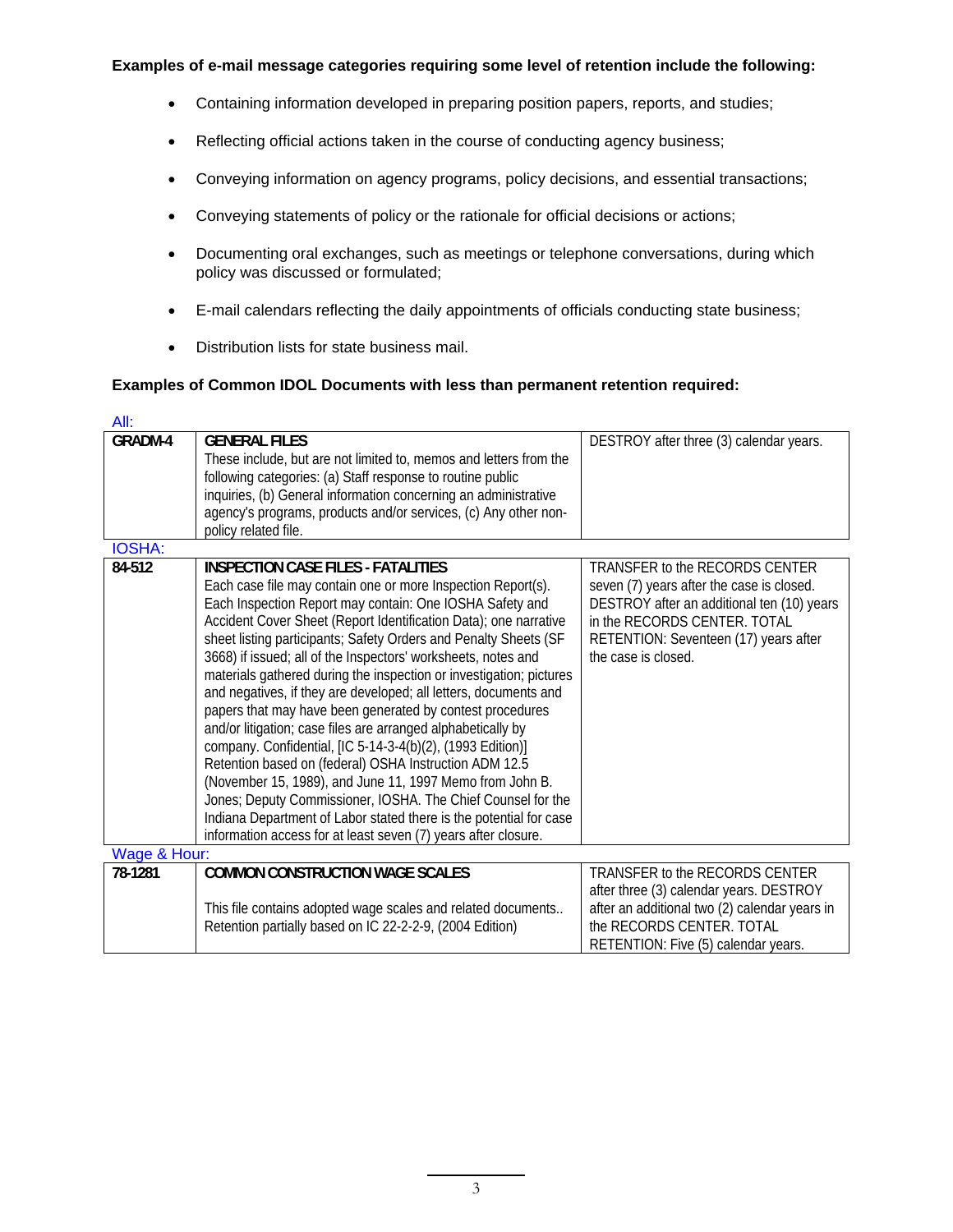# **Examples of Common IDOL Documents with Permanent Retention Required**

| All:                                              |                                                                                                                                                                                                                                                                                                                                                                                                                                                                                                                                                                                                                                                                                                                                                         |                                                                                                                                                                                                                                                                                                                                                                                                                                                                                          |  |
|---------------------------------------------------|---------------------------------------------------------------------------------------------------------------------------------------------------------------------------------------------------------------------------------------------------------------------------------------------------------------------------------------------------------------------------------------------------------------------------------------------------------------------------------------------------------------------------------------------------------------------------------------------------------------------------------------------------------------------------------------------------------------------------------------------------------|------------------------------------------------------------------------------------------------------------------------------------------------------------------------------------------------------------------------------------------------------------------------------------------------------------------------------------------------------------------------------------------------------------------------------------------------------------------------------------------|--|
| GRADM-3                                           | POLICY FILES-APPOINTING AUTHORITIES, DEPUTIES, AND<br><b>DIVISION DIRECTORS</b><br>These office files document substantive actions of administrative<br>agency appointing authorities, deputy directors, and division<br>directors. These records constitute the official record of an<br>agency's performance of its functions and the formation of policy<br>and program initiatives. This series may include various types of<br>records such as correspondence, memos, and reports<br>concerning agency policy and procedures, organization, program<br>development and reviews. Disclosure of these records may be<br>affected by the discretion of a public agency per IC 5-14-3-<br>$4(b)(6)$ .                                                  | TRANSFER to the COMMISSION ON<br>PUBLIC RECORDS, STATE ARCHIVES<br>DIVISION, after three (3) calendar years; for<br>EVALUATION, SAMPLING, or WEEDING<br>pursuant to archival principles.                                                                                                                                                                                                                                                                                                 |  |
| Office of the Commissioner:                       |                                                                                                                                                                                                                                                                                                                                                                                                                                                                                                                                                                                                                                                                                                                                                         |                                                                                                                                                                                                                                                                                                                                                                                                                                                                                          |  |
| 85-746                                            | <b>GRANT FILES</b><br>Each year's file includes a grant application and award,<br>correspondence, monthly reports and a final expenditure report.                                                                                                                                                                                                                                                                                                                                                                                                                                                                                                                                                                                                       | TRANSFER to the COMMISSION ON<br>PUBLIC RECORDS, STATE ARCHIVES<br>DIVISION, for EVALUATION, SAMPLING or<br>WEEDING pursuant to archival principles<br>after ten (10) years.                                                                                                                                                                                                                                                                                                             |  |
| <b>Office of Chief Counsel - IOSHA</b>            |                                                                                                                                                                                                                                                                                                                                                                                                                                                                                                                                                                                                                                                                                                                                                         |                                                                                                                                                                                                                                                                                                                                                                                                                                                                                          |  |
| 94-06                                             | <b>IOSHA LEGAL CASE FILES</b><br>These cases consist of decisions by the Board of Safety Review<br>in Administrative Adjudication Act cases submitted by the Indiana<br>Department of Labor's Chief Counsel. A typical legal size folder<br>consists of correspondence, notes, interrogatories, pleadings<br>and any offers of settlement. Any formal, written settlement<br>agreement signed by the alleged IOSHA violator and the Indiana<br>Department of Labor is also included. Disclosure of these<br>records may be subject to IC 5-14-3-4(a)(4), IC 5-14-3-4(b)(2),<br>(Versions a and b, (2007 Indiana General Assembly; and IC 22-<br>8-1.1-24.1, and IC 22-8-1.1-48.4, (2004 Edition)] Retention<br>based on IC 34-13-1-1, (2004 Supplement) | TRANSFER to the RECORDS CENTER<br>two (2) years after approval of the<br>settlement agreement. TRANSFER to the<br>COMMISSION ON PUBLIC RECORDS,<br>STATE ARCHIVES DIVISION, for<br>EVALUATION, SAMPLING, or WEEDING<br>pursuant to archival principles; after an<br>additional eight (8) years in the RECORDS<br>CENTER. TOTAL RETENTION prior to<br>COMMISSION ON PUBLIC RECORDS,<br>STATE ARCHIVES DIVISION TRANSFER:<br>Ten (10) years after approval of the<br>settlement agreement. |  |
| Office of Chief Counsel - Wage & Hour/Child Labor |                                                                                                                                                                                                                                                                                                                                                                                                                                                                                                                                                                                                                                                                                                                                                         |                                                                                                                                                                                                                                                                                                                                                                                                                                                                                          |  |
| $\frac{1}{94-07}$                                 | WAGE AND HOUR AND BUREAU OF CHILD LABOR LEGAL<br><b>CASE FILES</b><br>Alleged violations of the Bureau of Child Labor and Wage and<br>Hour statutes and rules are heard by an Administrative Law<br>Judge with the ultimate decision made by the Commissioner of<br>the Indiana Department of Labor. Typical contents are similar to<br>the IOSHA Legal Case Files. Disclosure of these records may be<br>subject to IC 5-14-3-4(b)(2), Versions a and b, (2007 Indiana<br>General Assembly) Retention based on IC 34-13-1-1, (2004<br>Edition)                                                                                                                                                                                                         | TRANSFER to the RECORDS CENTER<br>three (3) years after approval of the<br>settlement agreement. TRANSFER to the<br>COMMISSION ON PUBLIC RECORDS,<br>STATE ARCHIVES DIVISION, for<br>EVALUATION, SAMPLING or WEEDING<br>pursuant to archival principles after an<br>additional seven (7) years in the RECORDS<br>CENTER. TOTAL RETENTION prior to<br>COMMISSION ON PUBLIC RECORDS,<br>STATE ARCHIVES DIVISION TRANSFER:<br>Ten (10) years after approval of the<br>settlement agreement. |  |